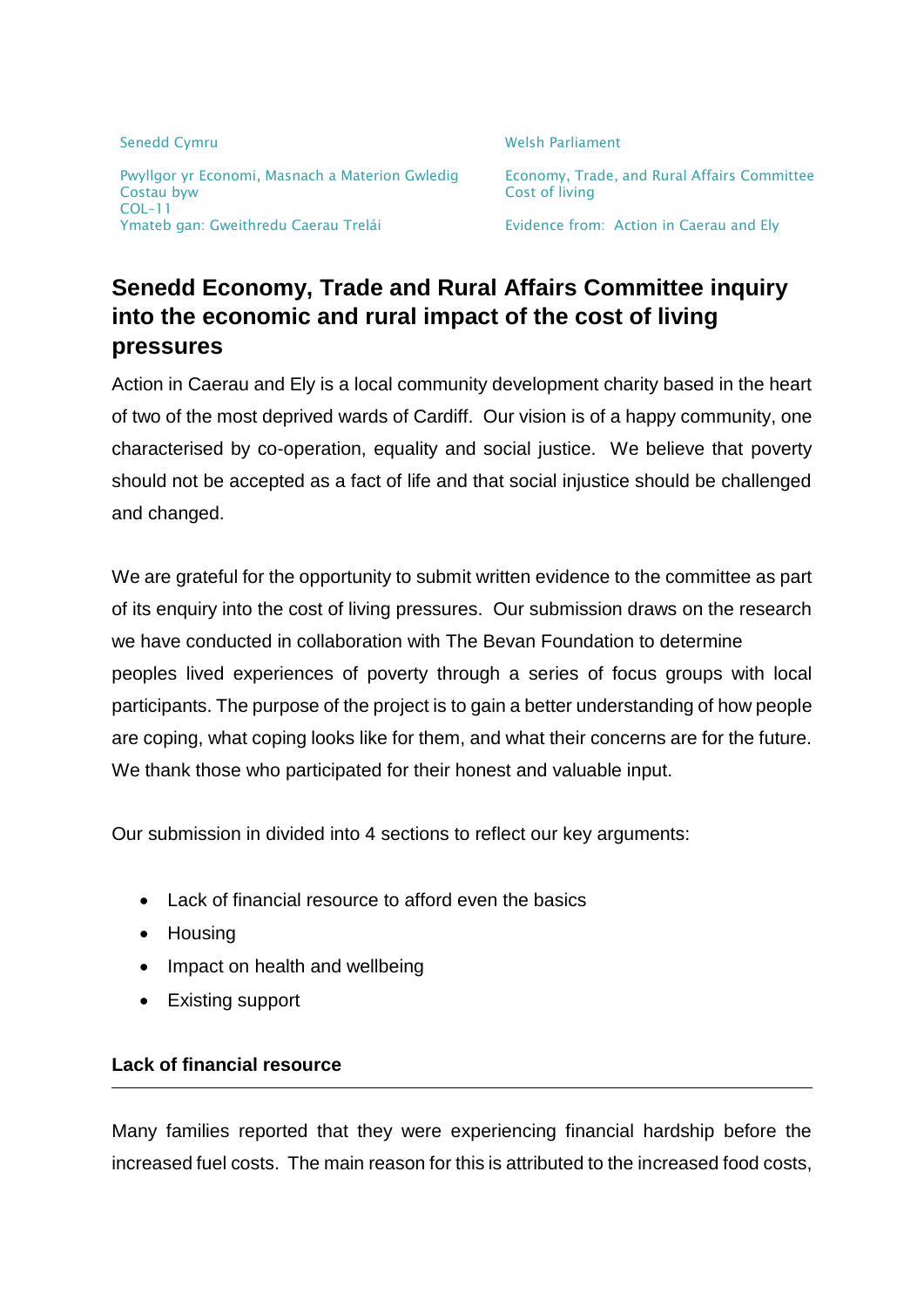spending more time at home during the covid 19 restrictions, furlough and loss of employment. Whilst it was acknowledged that the UC uplift payment was beneficial, this only mitigated against those additional costs and didn't necessarily put any extra money in anyone's pockets. Whilst this temporary increase has now been removed, prices have not reduced, rather they have increased. The scheme was limited to those on Universal Credit and anyone in receipt of a legacy benefit did not benefit from any additional support. These families report that they have struggles to get back on their feet ever since. Our families report that they are unable to afford the basics, let alone anything beyond that and that they are living pay check to pay check, with the slightest increased cost, unexpected bill or emergency likely to push them into crisis. Family support is not an option simply because the vast majority of those within these communities are in the same situation and don't have the resources to help themselves let alone anyone else. Families report that they coped before, they would batch cook, cut back wherever possible, grow and keep food waste to a minimum.

It is not a case of simply budgeting better, you can't cook with nothing, you can't buy cheap food with nothing. ACE have seen an unprecedented increase in demand for crisis support. In response to the growing and urgent need we have launched a daily crisis hour to cope with the demand that is growing week on week. We are issuing more food bank vouchers and fuel vouchers than ever before. This is not sustainable. Those who historically would have placed a few extra tins in their trollies for the food bank donation box, are now accessing food banks themselves.

Families are finding that they are running out of options having maximised the amount of Emergency Assistance Fund Payments (DAF) they can have, and realising that whilst charities want to help, the help only extends so far and that there is a limit on the help available. This is likely to mean that families will become desperate and resort to extreme measures to cope.

Although food costs, council tax, national insurance contributions have risen, the biggest concern for families is the cost of fuel. The vast majority of people in the communities pay for their fuel by prepayment meter and pay a poverty premium to do so. Prepayment customers are at risk of self disconnecting simply because they cannot afford to "top up". Whilst we are seeing this happen already, as we progress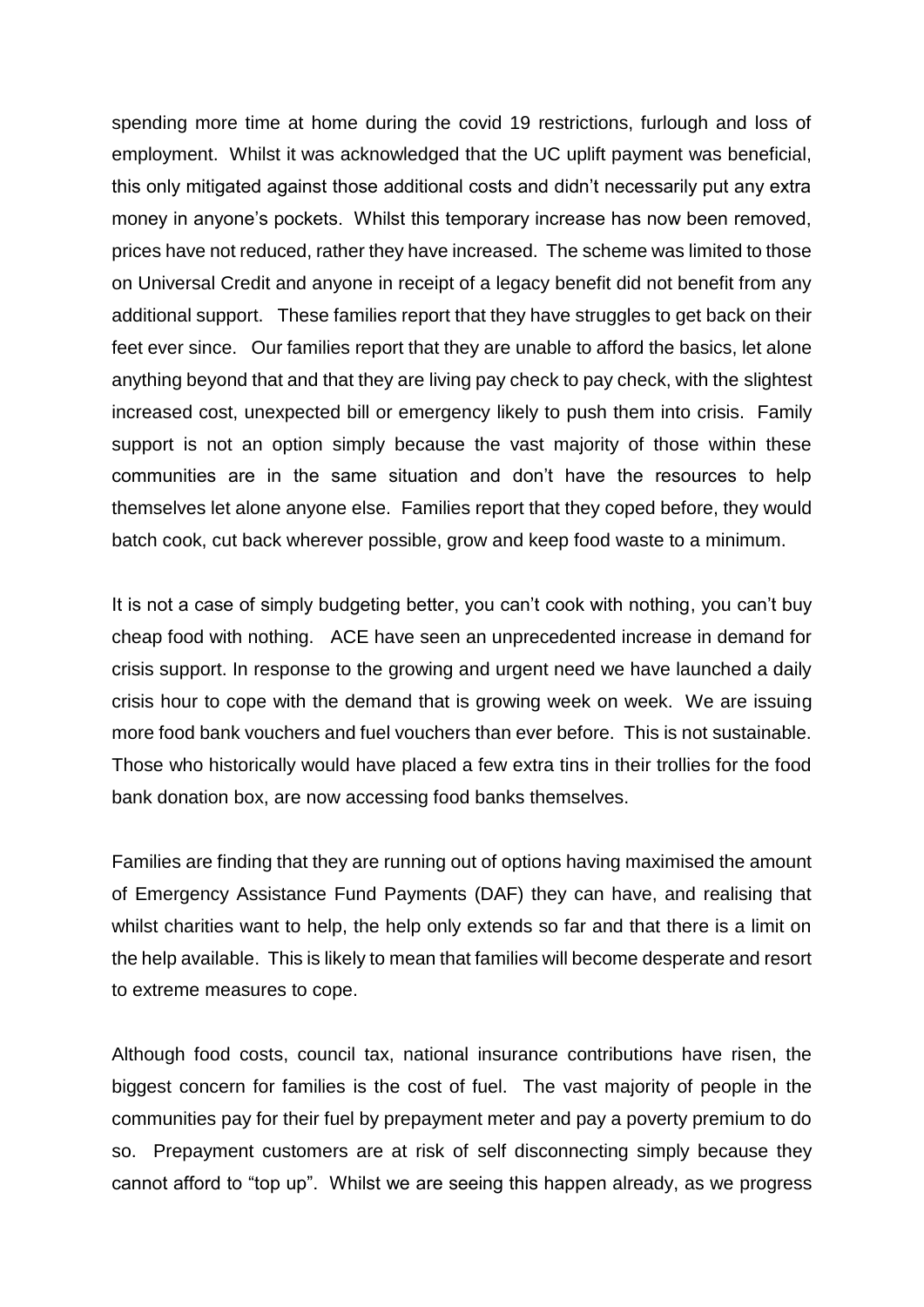through the year and into the colder months, there is a real concern that with nothing left to ration, there is a real threat to the health and wellbeing of those on low incomes.

## **Housing**

Housing is a contributing factor. Those living in poor quality substandard accommodation are likely to need to spend more to ensure they are sufficiently warm in their homes.

Families we spoke to reported that heat simply escapes from the windows. There has been a lack of investment in local authority owned social housing for many years, the result being that they are not always safe and suitable for tenants to live in, with poor insulation levels, low window quality, high energy lighting/water/heating and likely to have a lower EPC resulting in higher costs.

Many families we spoke to have inefficient appliances that they cannot afford to replace. Many report that they don't have carpet because they simply cannot afford it, although acknowledge that this is a quick way to help retain heat in the home.

Families reported that damp is problem in their homes with significant areas of mould. The problem usually being identified as a lack of ventilation, increased ventilation means less warmth. Less warmth means increased fuel costs and so the cycle continues.

## **Health and Wellbeing**

Living in a cold home increases the chances of circulatory conditions such as blood pressure, heart attacks and stroke. Worsened respiratory conditions such as bronchitis or asthma, exasperated conditions such as diabetes or ulcer and existing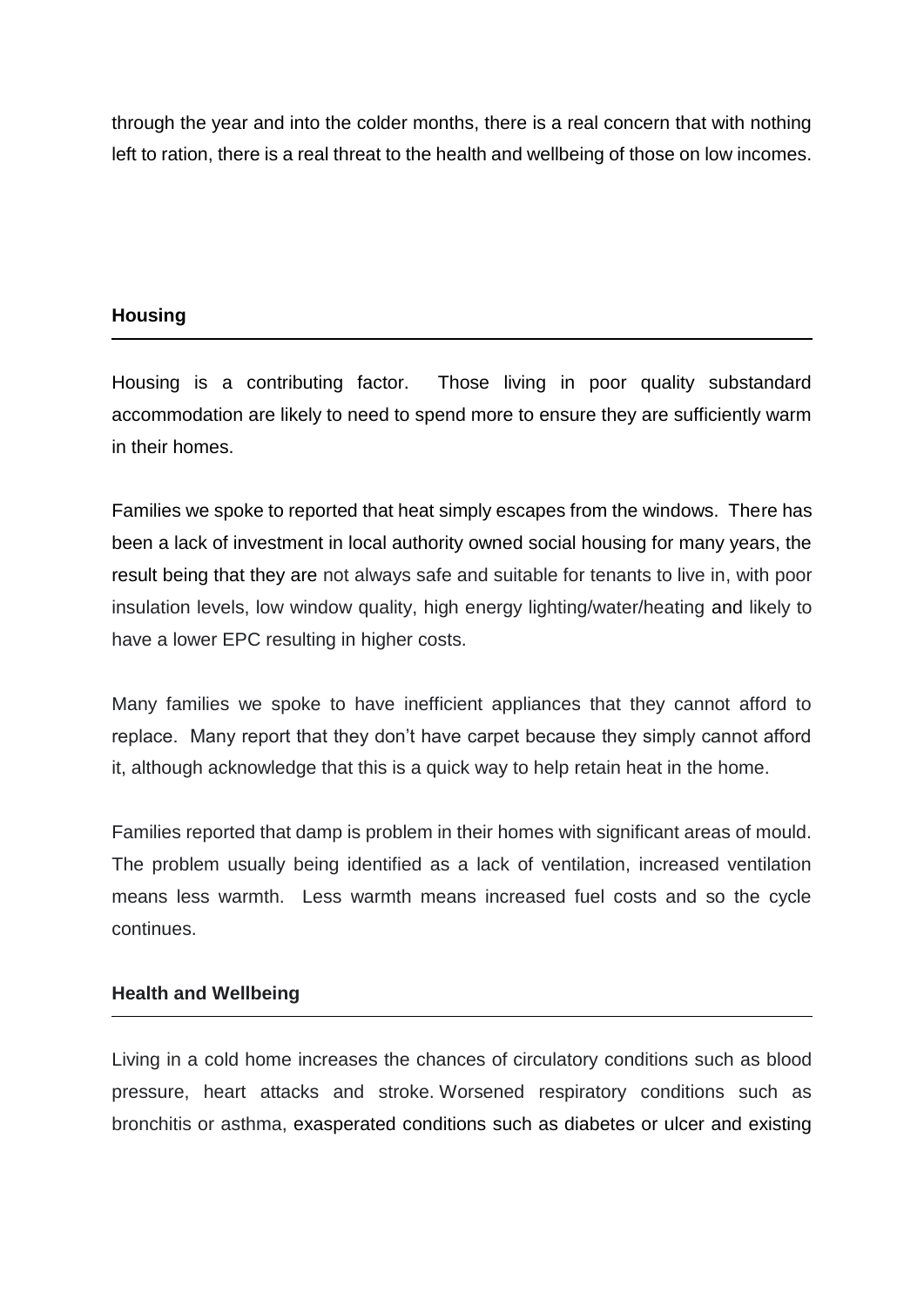medical conditions can become worse. Those we spoke to with existing health conditions are going cold because they are too scared to put the heating on.

It also greatly impacts a person's sense of wellbeing. Families reported that home doesn't feel like a home, they feel cold, helpless and shame that they are not able to create a safe, warm and happy space for their child/children to develop and thrive. This further impacts a person's mental health, and creates a greater reliance on already stretched mental health support and further burdening the health services. Ben Saltmarsh, Head of Wales, National Energy Action asserts "*This could cause a public health emergency this winter leading to many needless deaths".* There is a link between health and poverty with the life expectancy gap between the most and least deprived parts of the UK being 19 years.

#### **Existing support**

It is acknowledged that whilst welfare benefits are not devolved, there does appear to be ways that Welsh Government could be more flexible in its approach to helping families in crisis.

The Welsh Governments package of expanded measures to help people with the cost of living crisis is certainly welcomed, however it is widely felt that the support doesn't go far enough. Those we spoke to stated that it is only of any benefit, if you know about it. Many people who are digitally excluded were not able to apply for it and therefore missed out on this vital payment designed to support families and those most vulnerable in society. Minister for Social Justice Jane Hutt stated "we know some people are facing the incredibly difficult decision about whether they heat or eat. We're in the middle of a cost-of-living crisis, which is getting worse". With bills increasing by 54% (ofgem), food costs increased by 5% (the food foundation), it is not an issue that is affecting those with the lowest incomes, but it is affecting working families and families that were previously coping. Criteria for these support schemes needs to ensure it is meeting the needs of those who need it and not just those on a qualifying benefit.